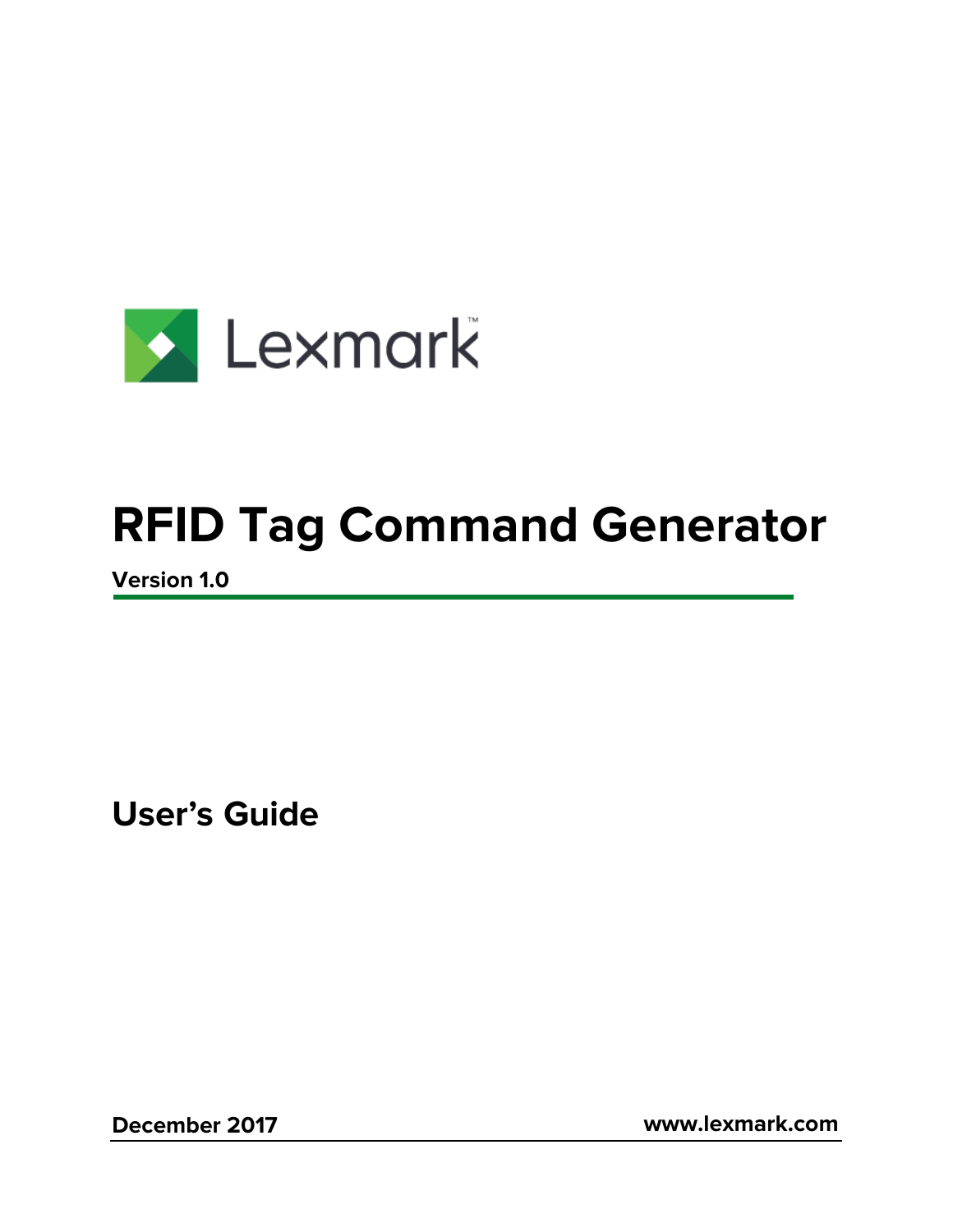## **Contents**

| Generating tag commands for PCL data stream or Lexmark Forms Composer 8 |  |
|-------------------------------------------------------------------------|--|
|                                                                         |  |
|                                                                         |  |
|                                                                         |  |
|                                                                         |  |
|                                                                         |  |
|                                                                         |  |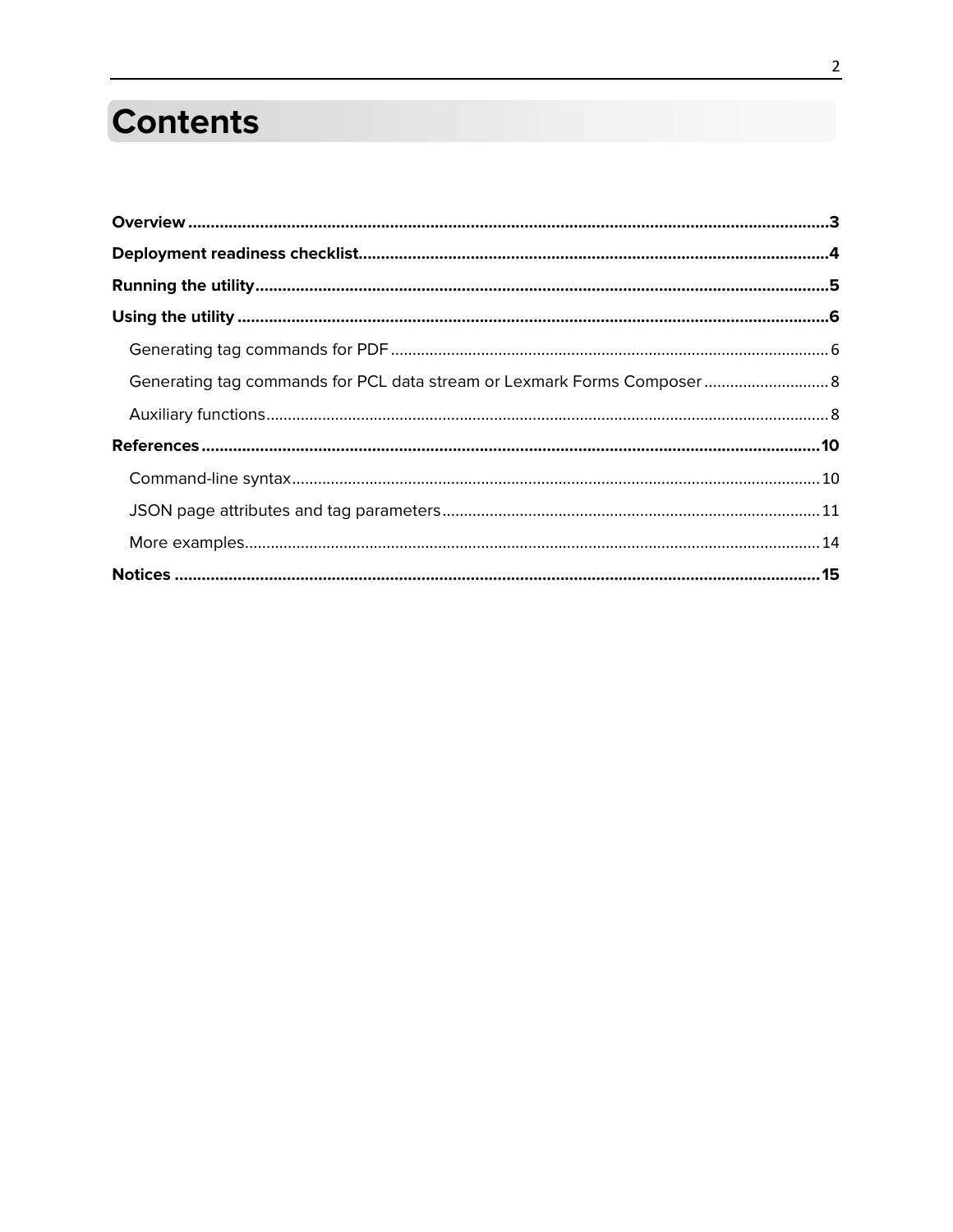## <span id="page-2-0"></span>**Overview**

Use the utility to generate Radio Frequency Identification (RFID) tag commands and insert them into your documents for printing on Lexmark RFID printers.

The utility is used to do the following:

- Insert a tag command into a PDF document.
- Generate a tag command for PCL® data stream or Lexmark™ Forms Composer.
- Generate a parameter file to automate the PDF or PCL insertion process.

RFID tags are microchips that are attached to an object and communicated with wirelessly using RFID technology. Users can print and program RFID media containing RFID tags using a Lexmark printer configured with the RFID option.

The RFID option is a tray with an RFID encoder that converts your Lexmark printers into an RFID printer. It supports RFID tags conforming to the Electronic Product Code (EPC) Gen2 (ISO 18000- 6C) for ultra high frequency (UHF) RFID tags. You can program tags from 16 to 496 bits of EPC memory in 16-bit increments and from 2 to 64 bytes of user memory.

Embedding the tag commands within the document structure controls the programming of an RFID tag. Each tag command represents a single tag, and provides information for the printer to program the tag. Tag commands are generated by the RFID Tag Command Generator, or are predefined values from previously released applications provided by Lexmark or by your RFID system integrator.

This document provides instructions on how to run and use the utility.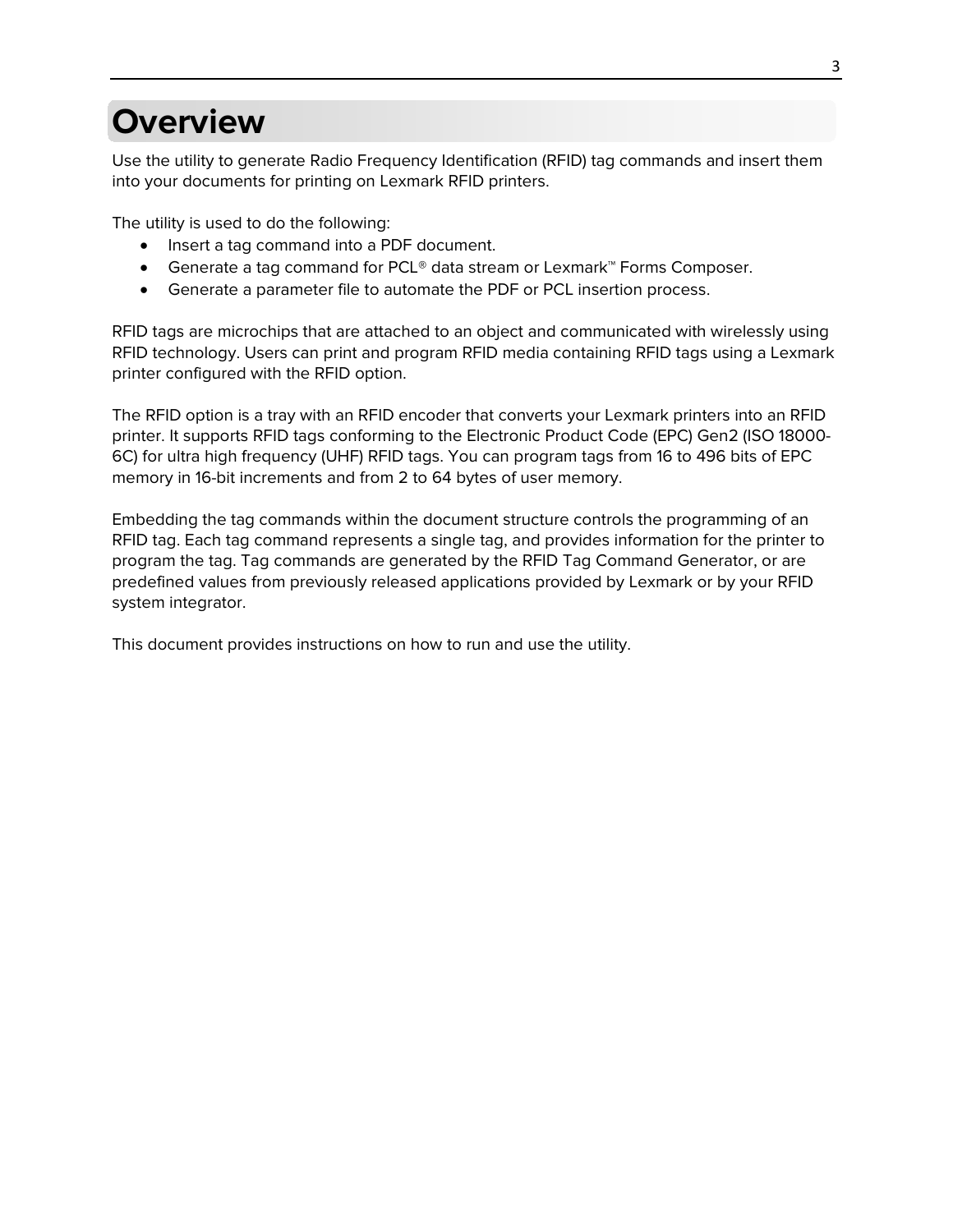## <span id="page-3-0"></span>**Deployment readiness checklist**

Make sure that:

- $\Box$  The utility is available. **Note**: To download the utility, go to [http://support.lexmark.com.](http://support.lexmark.com/)
- $\Box$  Version 1.8 or later of either of the following Java environments is available on your computer:
	- Java Runtime Environment (JRE)
	- Java Development Environment (JDE)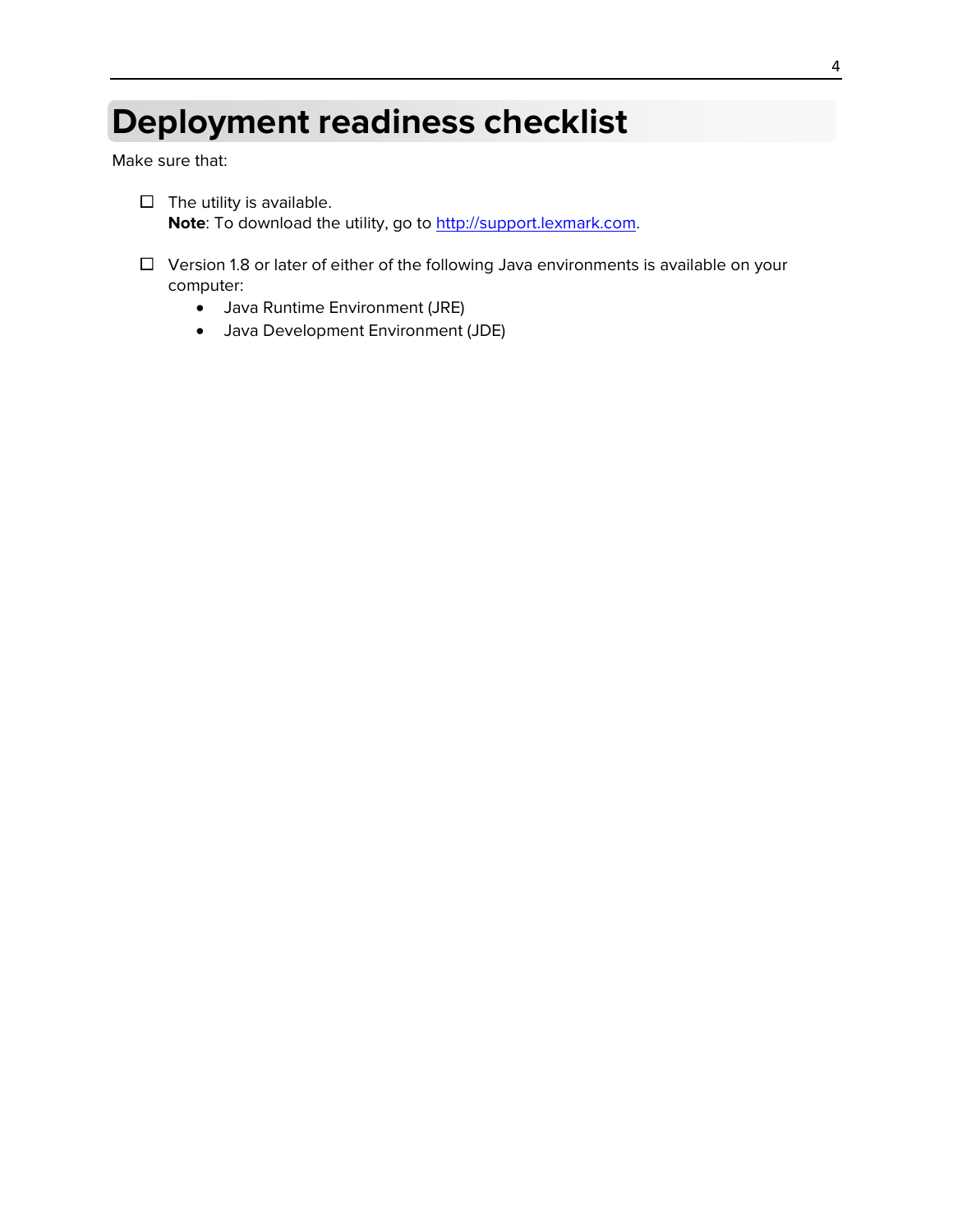## <span id="page-4-0"></span>**Running the utility**

- 1. From your computer, unzip RFIDTagGen.zip.
- 2. From the RFIDTagGen/bin directory, run the utility.
	- For Windows® operating systems, use the RFIDTagGen batch file.
	- For Mac OS operating systems or Unix operating systems, use the RFIDTagGen executable file.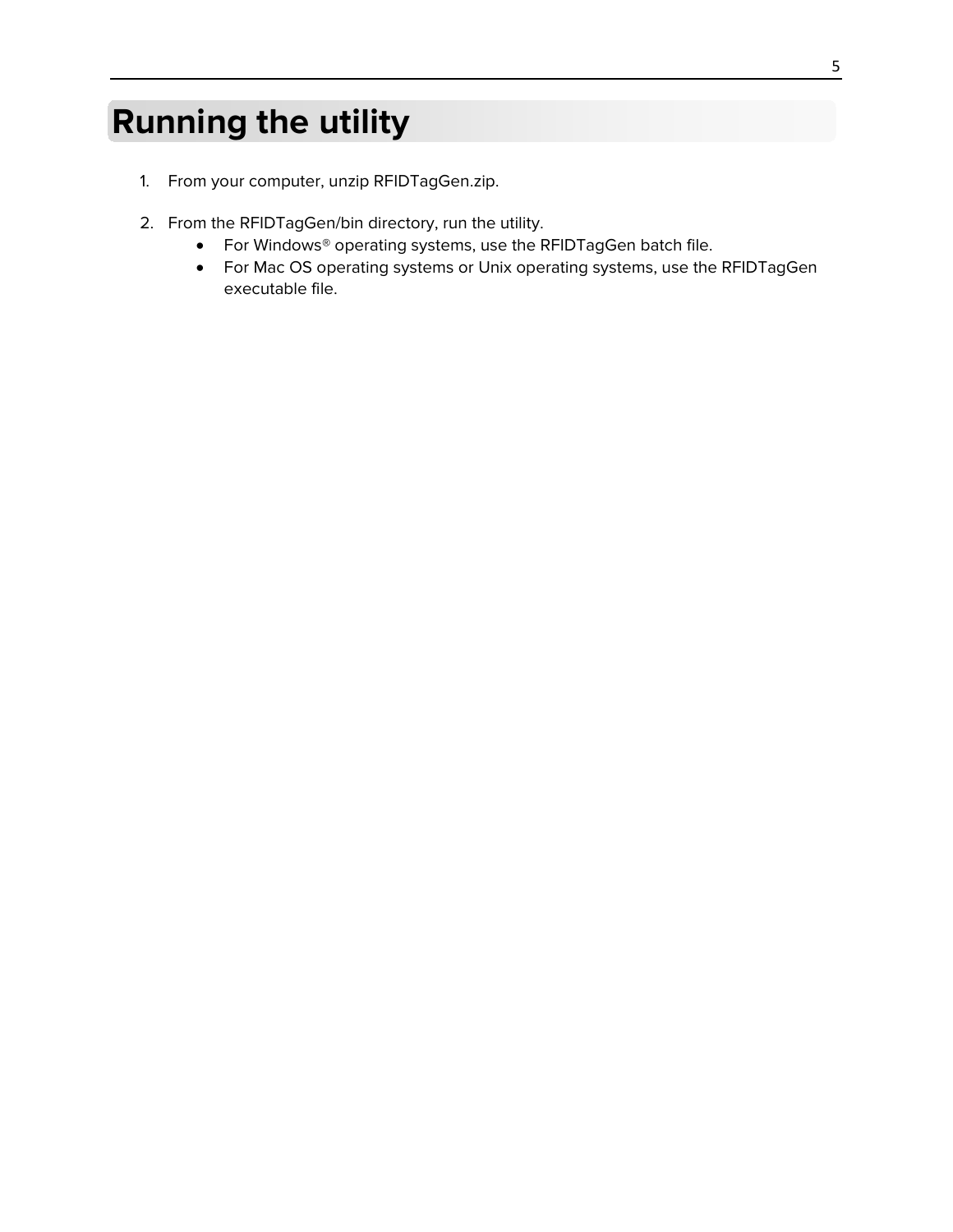## <span id="page-5-0"></span>**Using the utility**

The RFID Tag Command Generator controls the following tag command attributes:

- The memory bank to use
- The data written on to the tag
- The position of the tag on the page
- The read-and-write power levels to use when programming the tag

Insert the RFID data using any of the following methods:

- JSON parameters file
- JSON parameters on the command line
- Command-line options
- Predefined tag commands

You can also use the RFID Tag Command Generator to translate command-line parameters into a JSON file.

### <span id="page-5-1"></span>**Generating tag commands for PDF**

Automate the insertion of tag commands into a PDF. The RFID tag Command Generator controls the following page or document attributes for PDF:

- Two-sided printing
- The page number for the tag
- Color or black-and-white printing
- The source tray for the page containing the tag

You can run the utility as a standalone Java command-line operation. It can also be called multiple times on the same PDF. Parameter sets are added or modified based on the supplied parameters and the contents of the PDF.

### **Using JSON parameters**

The RFID Tag Command Generator inserts the RFID tags using a JSON array in a file to specify the parameters. The RFID data is either included in the JSON file or is added on the command line using the -d option.

We recommend using this method when the tag parameters and the page attributes do not change from page to page or from document to document. For more information, see "JSON [page attributes and tag parameters" on](#page-10-0) page 11.

#### **Example 1: Modify input.pdf and write to output.pdf specifying parameters in parameters.json and data on the command line**

```
RFIDTagGen -i input.pdf –o output.pdf –jf parameters.json –d 
RFID_Tagdata
```
Where:

- The parameters are in the JSON file.
- The data is specified on the command line.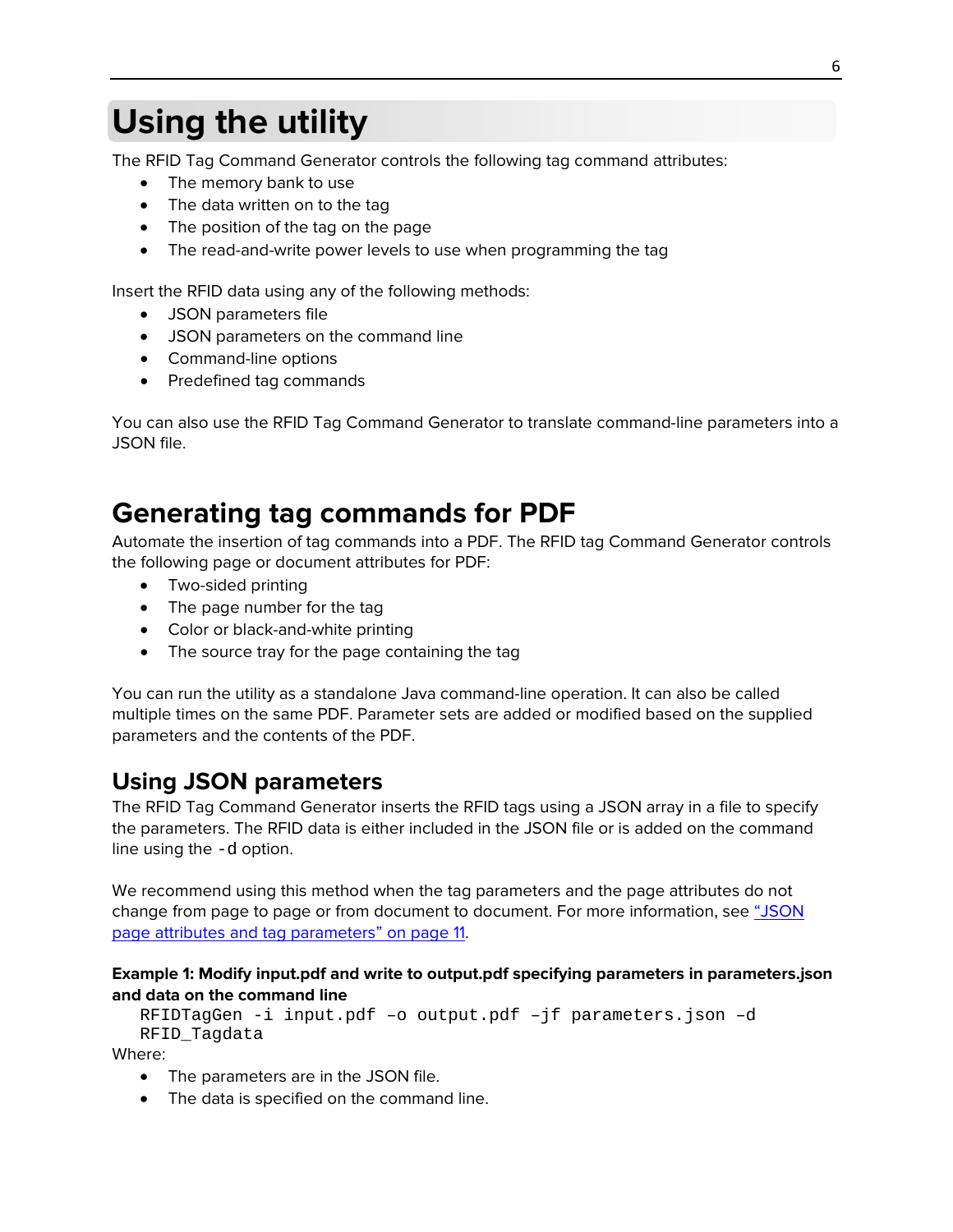#### **Example 2: Overwrite input.pdf specifying both parameters and data in parameters.json**

```
RFIDTagGen –w –i input.pdf –jf parameters.json
Where:
```
- The parameters and data are in the JSON file.
- Input.pdf is overwritten with the changes.

#### **Example 3: Specify parameters on the command line using JSON format**

```
RFIDTagGen –w –i input.pdf –jc '{"Page":1, 
"RfidTag":{"Bank":"EPC"}}' –d RFID_Tagdata
```
Where:

- The parameters are in the JSON file.
- The parameters and data are specified on the command line.
- Multiple pages are included as a JSON array.

#### **Notes**:

- To enclose the JSON object, use your command-line shell convention for quoting parameters that contain quotation marks, spaces, and special characters.
- If you are copying this example, then change the single and double quotation marks to ASCII characters (0x27 and 0x22 respectively). Font selection in rich-text documents may cause the code to fail.

#### **Using command-line options**

For more information on the options and their values, see ["Command-line syntax" on page 10.](#page-9-1)

#### **Example 1: Overwrite input.pdf and specify X and Y position using -xpos and -ypos options**

RFIDTagGen –w –i input.pdf –xpos 254 –ypos 108 –b EPC –d RFID\_Tagdata

Where:

- The parameters and data are specified using command-line options.
- Input.pdf is overwritten with the changes.

#### **Using predefined tag commands**

We recommend using this method only for previously released applications.

To use a predefined tag command directly, use the –tc option.

#### **Example 1: Overwrite input.pdf using a predefined tag command**

RFIDTagGen –w –i input.pdf –tc A00005700206960RFID\_Tagdata Where:

- The predefined tag command is specified in the command line.
- Input.pdf is overwritten with the changes.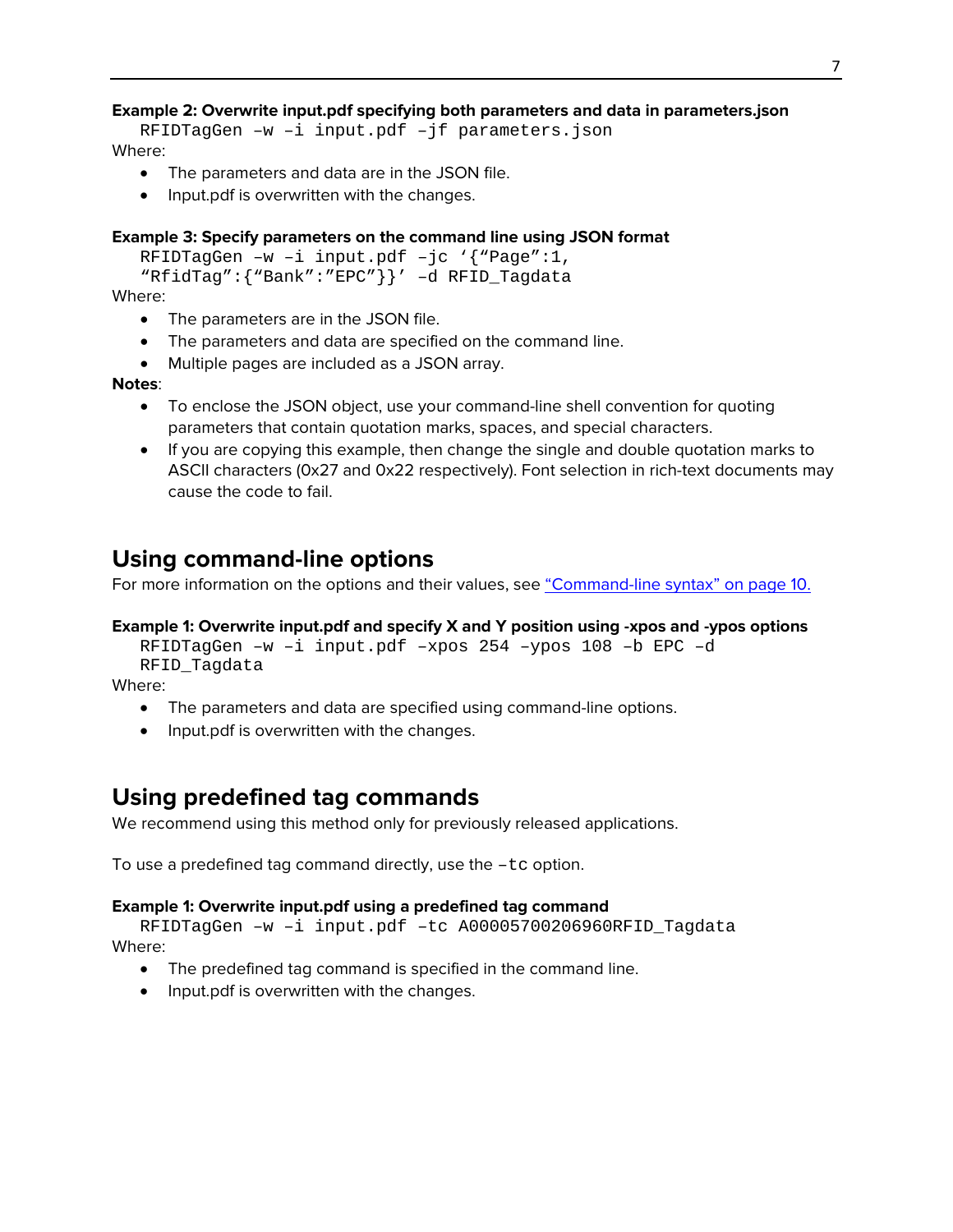## <span id="page-7-0"></span>**Generating tag commands for PCL data stream or**

## **Lexmark Forms Composer**

To generate the tag command for Lexmark Forms Composer and PCL documents, provide the required parameters in JSON or as a command-line option, and then use the -tc option. The utility processes the parameters and returns a formatted tag command or tag command portion.

#### **Example 1: Generate a tag command that includes X and Y positions without including the data portion**

**Note**: This example is commonly used for Forms Composer usage.

RFIDTagGen -tc –xpos 254 –ypos 208 –b EPC -l 96 Where:

- The return tag command is A0800FE006C005700206960.
- The parameters are specified on the command line.
- The tag command string is printed to the standard output.

#### **Example 2: Generate a tag command from a JSON parameter file including data**

**Note**: This example is commonly used for PCL usage.

RFIDTagGen -tc -jf parameters.json -d RFID\_Tagdata Where:

- The return tag command is A0800FE006C005700206960RFID\_Tagdata.
- The parameters are specified in JSON file.
- The tag command string is printed to the standard output.

## <span id="page-7-1"></span>**Auxiliary functions**

### **Converting data to hexadecimal or ASCII**

Make sure that the data is compatible with the handheld reader display capabilities. If the data is originally in ASCII and the handheld reader shows the data only in hexadecimal, then it becomes difficult to read and validate.

To convert a hexadecimal string to its ASCII equivalent, use the -H2A option. To convert an ASCII string to its hexadecimal equivalent, use the -A2H option.

#### **Example 1: Convert a hexadecimal string into its ASCII equivalent**

RFIDTagGen -H2A 524649445F54616764617461 Where:

- The return value is RFID\_Tagdata.
- The input string is the hexadecimal value corresponding to ASCII data.
- The output string may include non-printable characters.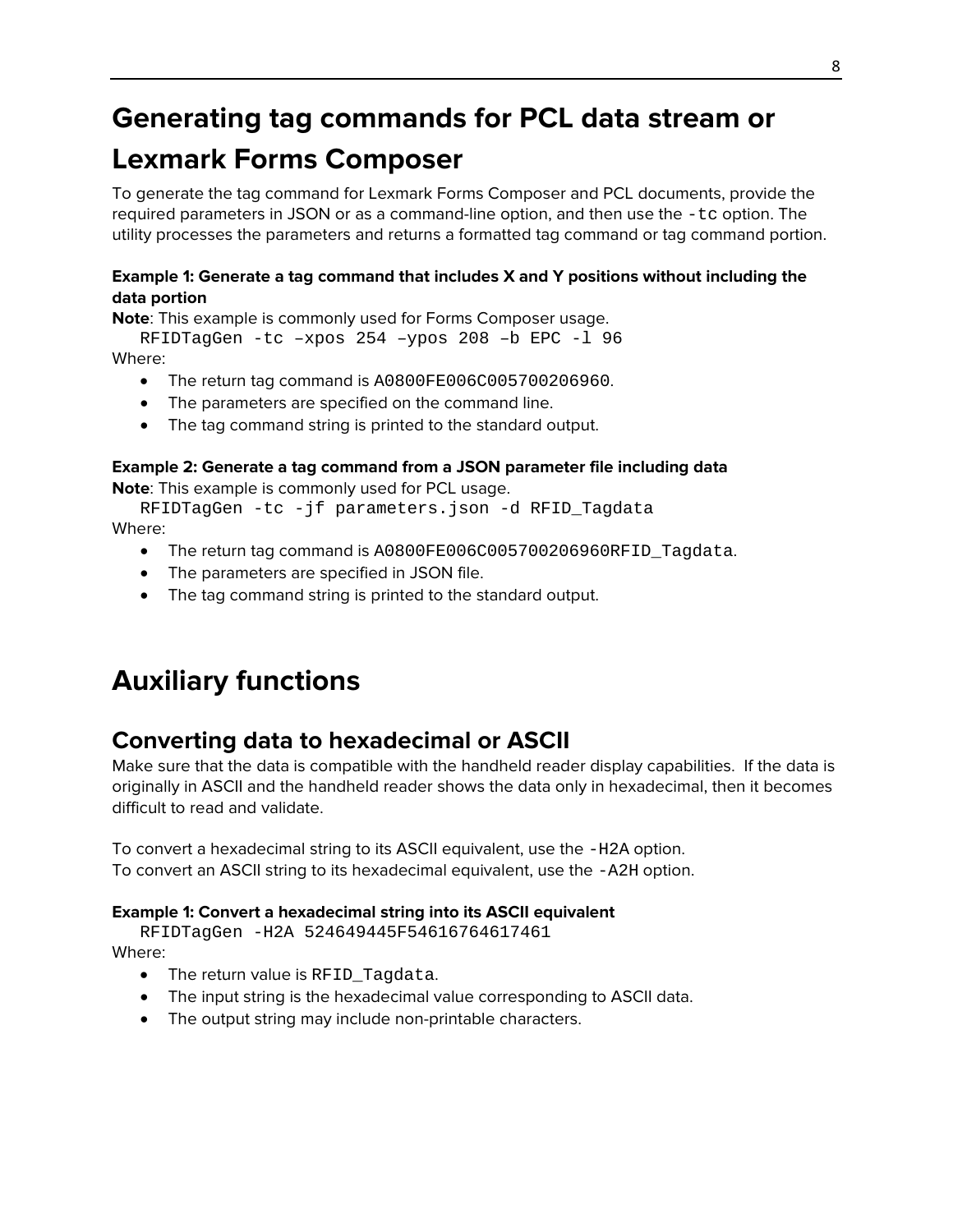#### **Example 2: Convert an ASCII string into its hexadecimal equivalent**

RFIDTagGen -A2H RFID\_Tagdata

Where:

- The return value is 524649445F54616764617461.
- The input string is the ASCII value corresponding to hexadecimal data.
- The output string may contain characters from 0 to 9 and from A to F.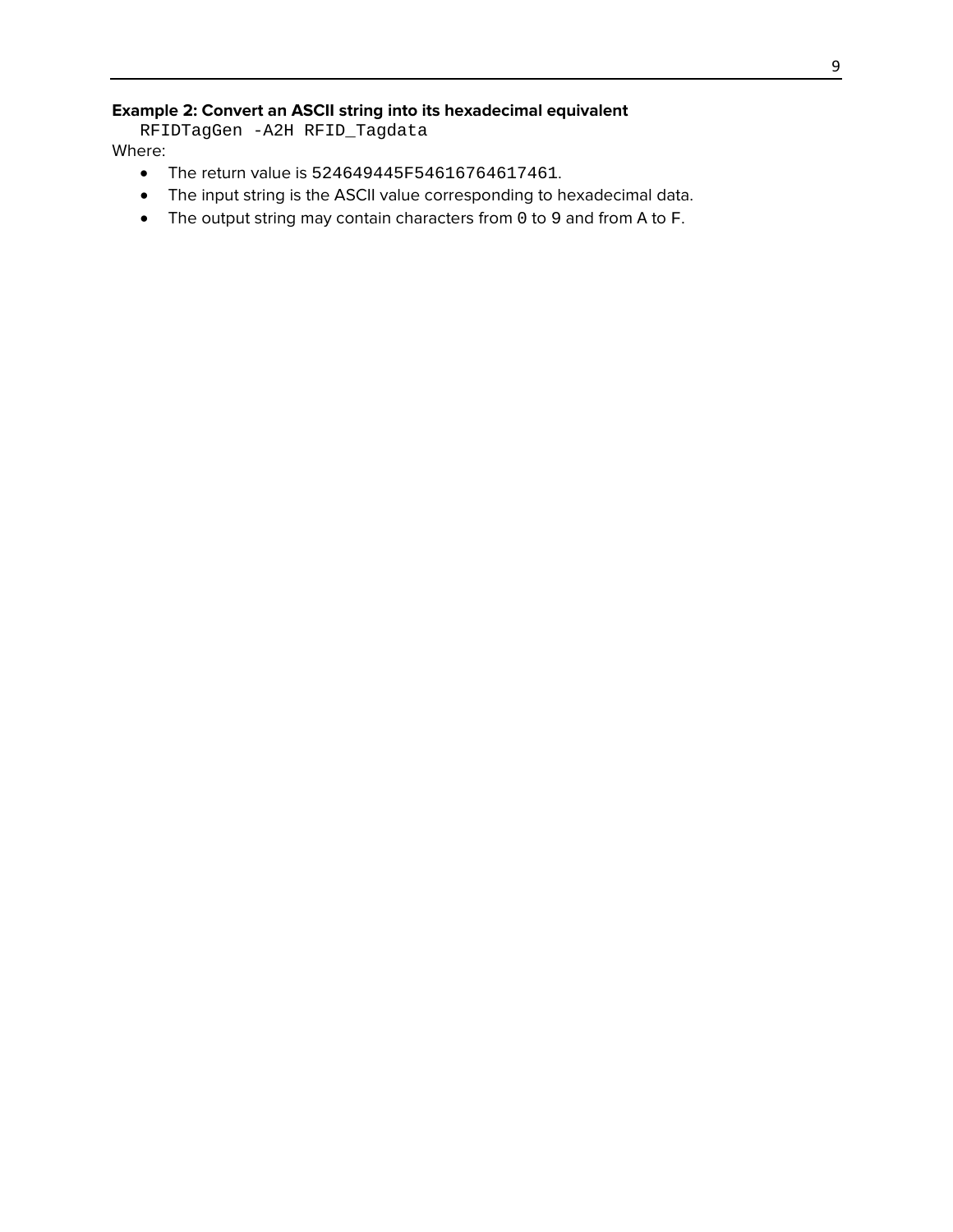## <span id="page-9-0"></span>**References**

## <span id="page-9-1"></span>**Command-line syntax**

| Option                           | <b>Description</b>                                                                                 |
|----------------------------------|----------------------------------------------------------------------------------------------------|
| $-?$                             | A help message is generated.                                                                       |
| -h                               |                                                                                                    |
| -a <address></address>           | The address where to write the user memory. The default value<br>$is0$ .                           |
| $- A2H < ASCII$                  | ASCII data is converted to its hexadecimal equivalent.                                             |
| -H2A <hexadecimal></hexadecimal> | Hexadecimal data is converted to its ASCII equivalent.                                             |
| $-b \; bank$                     | The memory bank to use where <bank> can be any of the<br/>following values:</bank>                 |
|                                  | EPC-Standard 96-bit EPC                                                                            |
|                                  | XPC-Extended EPC                                                                                   |
|                                  | USER-User memory                                                                                   |
| -d <data></data>                 | The default value is EPC.<br>The tag data is inserted into the file. The default value is in ASCII |
|                                  | format.                                                                                            |
| -gen_json                        | A JSON file is generated from the command-line parameters.                                         |
| -gen_tc                          | A tag command is generated from provided parameters.                                               |
| -d <data> -hex</data>            | The data provided with the -d option or the JSON file in<br>hexadecimal format.                    |
| $-i$ <file name=""></file>       | The input file. The default value is stdin.                                                        |
| -o <file name=""></file>         | The output file. The default value is stdout.                                                      |
| $-ic < JSON$                     | The JSON on command line.                                                                          |
| -jf <file name=""></file>        | The JSON in parameter file.                                                                        |
| -1 <length></length>             | The length of the data in bits for EPC or in bytes for user                                        |
|                                  | memory. The default value is the calculated length of the                                          |
|                                  | provided data.                                                                                     |

#### RFIDTagGen options and their descriptions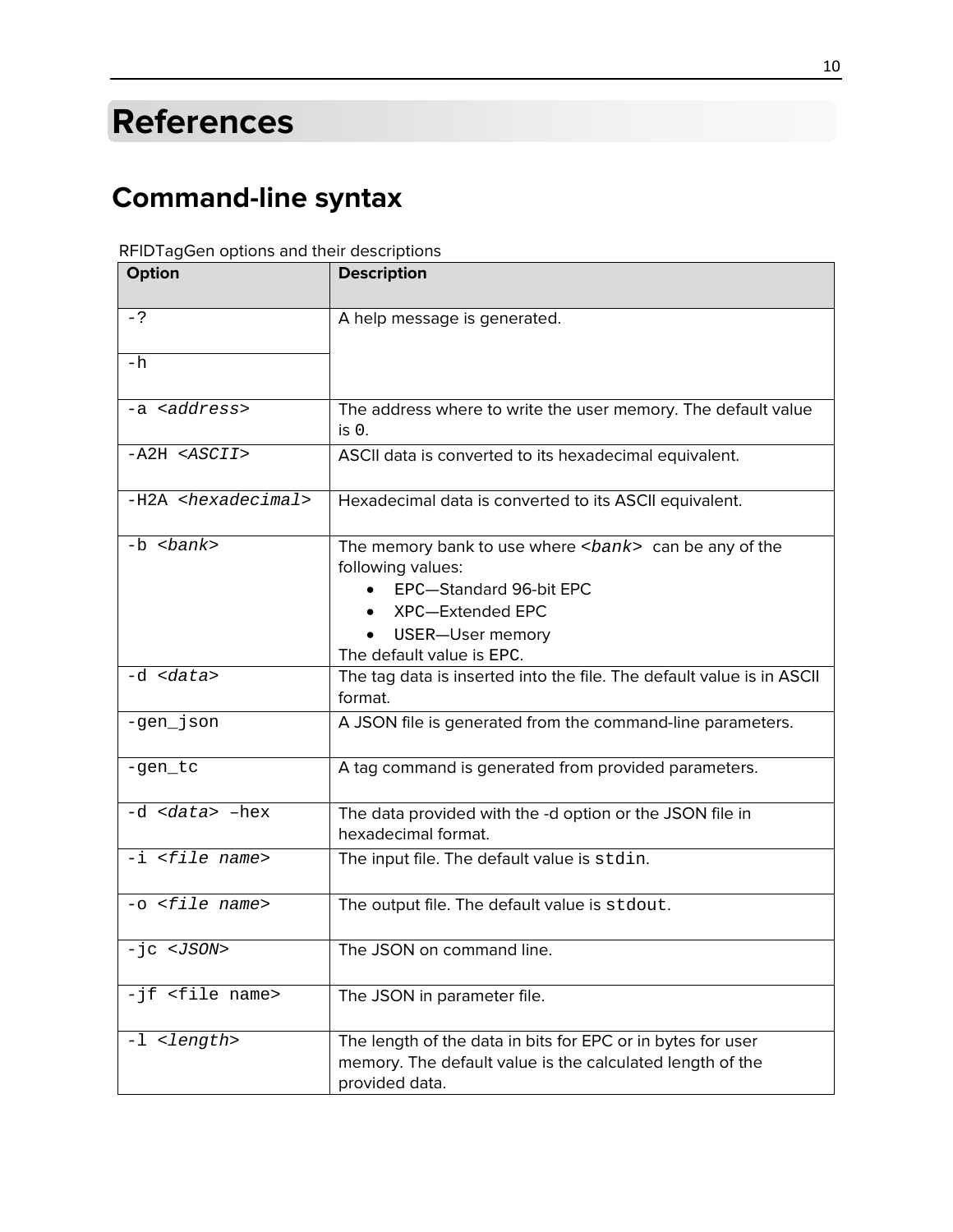| Option                     | <b>Description</b>                                                                 |
|----------------------------|------------------------------------------------------------------------------------|
| $-paqe$ $-paqe$            | The page number for insertion. The default value is 1.                             |
| -rp <value></value>        | The read power ranging from 0 to 30dBm. The default value is<br>25.                |
| $-w$                       | Overwrites the input.file with the changes.                                        |
| $-wp$ $\langle$ value>     | The write power ranging from 0 to 30dBm. The default value is<br>25.               |
| -source <value></value>    | The source tray. The default value is Use printer default.                         |
| -tc <tag command=""></tag> | A predefined tag command is inserted into a PDF document.                          |
| -xpos <value></value>      | The X position ranging from 0 to 355 millimeters (mm). The<br>default value is 25. |
| -ypos <value></value>      | The Y position ranging from 0 to 216mm. The default value is<br>108.               |
| $-\nabla$                  | The version information is printed.                                                |

RFIDTagGen options and their descriptions

### <span id="page-10-0"></span>**JSON page attributes and tag parameters**

Specify page attributes and tag parameters as a JSON array. The array contains one JSON object for each page that specifies the attributes for the page. An RFID tag is represented by an RFIDTag attribute in the page object. The RFIDTag object value is a JSON object that contains all the parameters for the tag.

#### **Example 1: JSON for single pages with one tag**

```
{ "PageNum":1,
  "Source":3,
  "RfidTag":
  {
  "RfidData":"RFID_Tagdata",
  "Bank":"EPC",
  "X":25,
  "Y":108
  }
}
```
Where:

- The parameters are specified in the JSON file.
- The data in the JSON file is overwritten with the data specified on the command line.
- Spacing and line breaks are added for readability.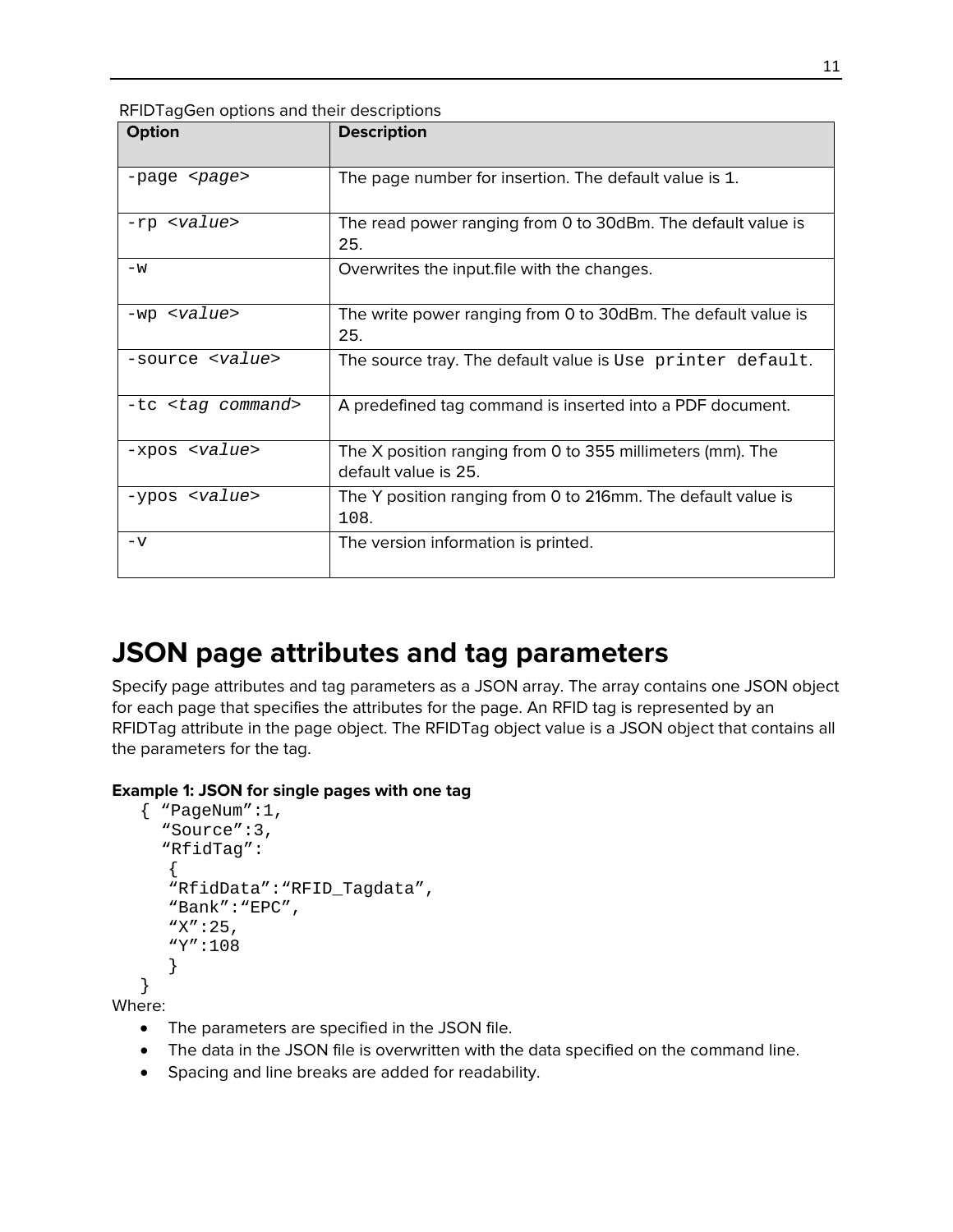**Example 2: Specify as a JSON array containing one JSON object (optional)**

```
\Gamma{ "PageNum":1,
  "Source":3,
  "RfidTag":
  {
  "RfidData":"RFID_Tagdata",
  "Bank":"EPC",
  "X":25,
  "Y":108
  }
}
]
```
**Example 3: JSON for multiple pages with one tag for every page**

```
{ "PageNum":1,
  "Source":3,
  "RfidTag":
  \{"RfidData":"RFID_Tagdata",
  "Bank":"EPC",
  "X":25,
  "Y":108
  }
},
 { "PageNum":2,
  "Source":3,
  "RfidTag":
  {
  "RfidData":"MoreRfidData",
  "Bank":"EPC",
  "X":25,
  "Y":108
  }
}
]
```
Where:

 $\Gamma$ 

- The parameters are specified in the JSON file.
- The data in the JSON file is overwritten with the data specified on the command line.
- Spacing and line breaks are added for readability.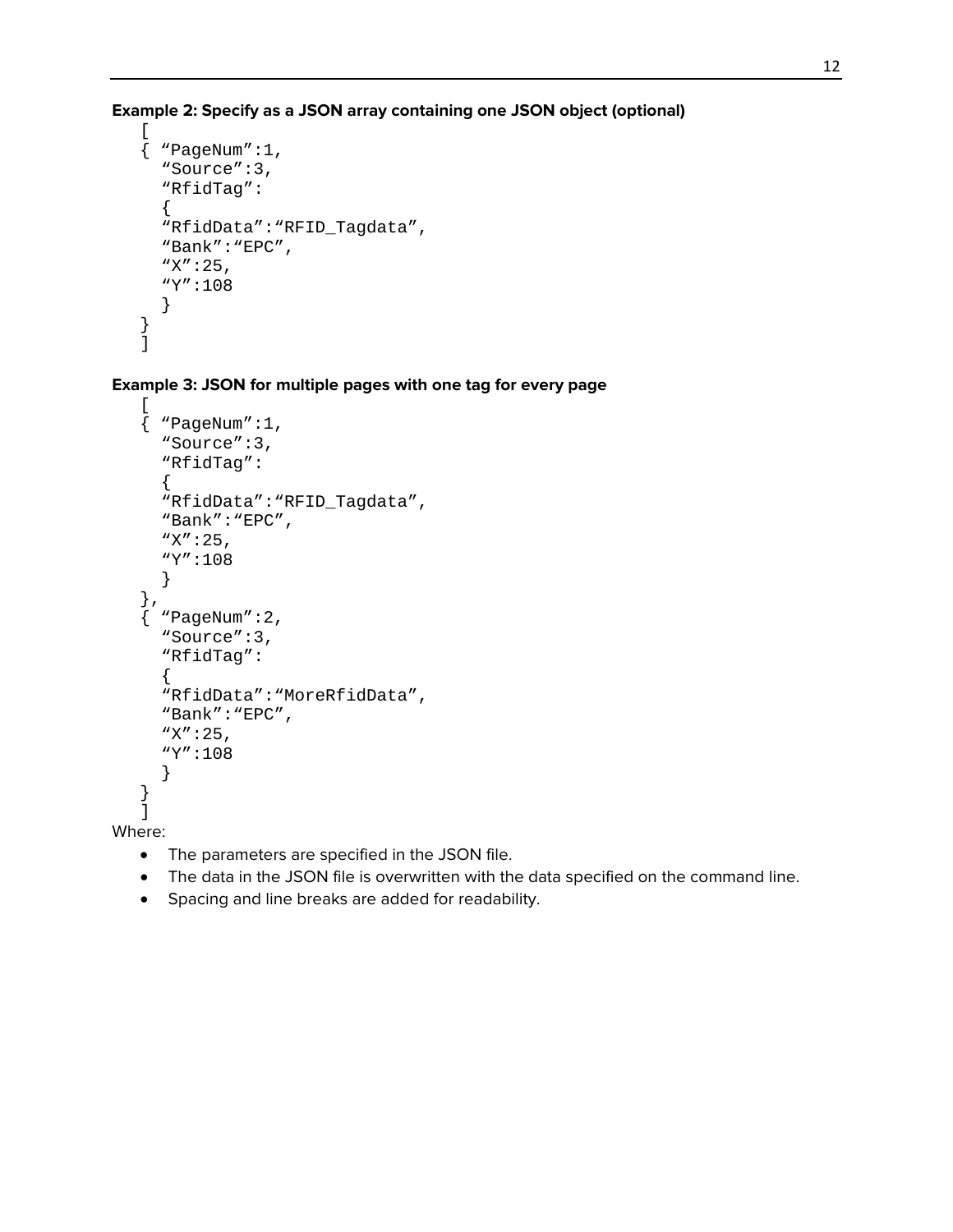### **Supported page attributes**

| <b>Attribute</b> | <b>Description</b>             | <b>Type</b>   | <b>Values</b>                |
|------------------|--------------------------------|---------------|------------------------------|
| PageNum          | The page number                | <b>String</b> | Any number up to $N$ ,       |
|                  |                                |               | Where: $N$ is the last       |
|                  |                                |               | page of the document.        |
| Source           | The source tray                | <b>Number</b> | Any tray value such as       |
|                  |                                |               | Tray 1 or Tray 2.            |
| Duplex           | The two-sided printing mode    | String        | Simplex<br>٠                 |
|                  |                                |               | Long Edge<br>$\bullet$       |
|                  |                                |               | Short Edge                   |
| PrintMode        | Color or black-and-white print | <b>String</b> | Black and White<br>$\bullet$ |
|                  |                                |               | Color                        |
| RFIDTag          | The RFID tag parameters        | JSON object   | For more information,        |
|                  |                                |               | see "RFIDTag Objects         |
|                  |                                |               | and their parameters"        |
|                  |                                |               | on page 13.                  |

## <span id="page-12-0"></span>**Supported parameters of the RFIDTag object within the page object**

When using a JSON parameter file, you can include page attributes and tag parameters for all the pages and RFID tags in one JSON file, and call RFIDTagGen one time for every document.

| <b>Parameters</b> | <b>Description</b>           | <b>Type</b>   | <b>Values</b>           |
|-------------------|------------------------------|---------------|-------------------------|
| Bank              | The memory bank              | <b>String</b> | <b>EPC</b>              |
|                   |                              |               | <b>XPC</b><br>$\bullet$ |
|                   |                              |               | USER<br>٠               |
| Address           | The user memory address      | <b>Number</b> | $0 - 65535$             |
| ReadPower         | The read power in decibel-   | <b>Number</b> | $0 - 30$                |
|                   | milliwatts (dBm)             |               |                         |
| WritePower        | The write power in decibel - | <b>Number</b> | $0 - 30$                |
|                   | milliwatts                   |               |                         |
| X                 | The X position in millimeter | Number        | $0 - 355$               |
|                   | (mm)                         |               |                         |
| Y                 | The Y position in millimeter | <b>Number</b> | $0 - 216$               |
| RFIDdata          | The RFID data                | String        | N/A                     |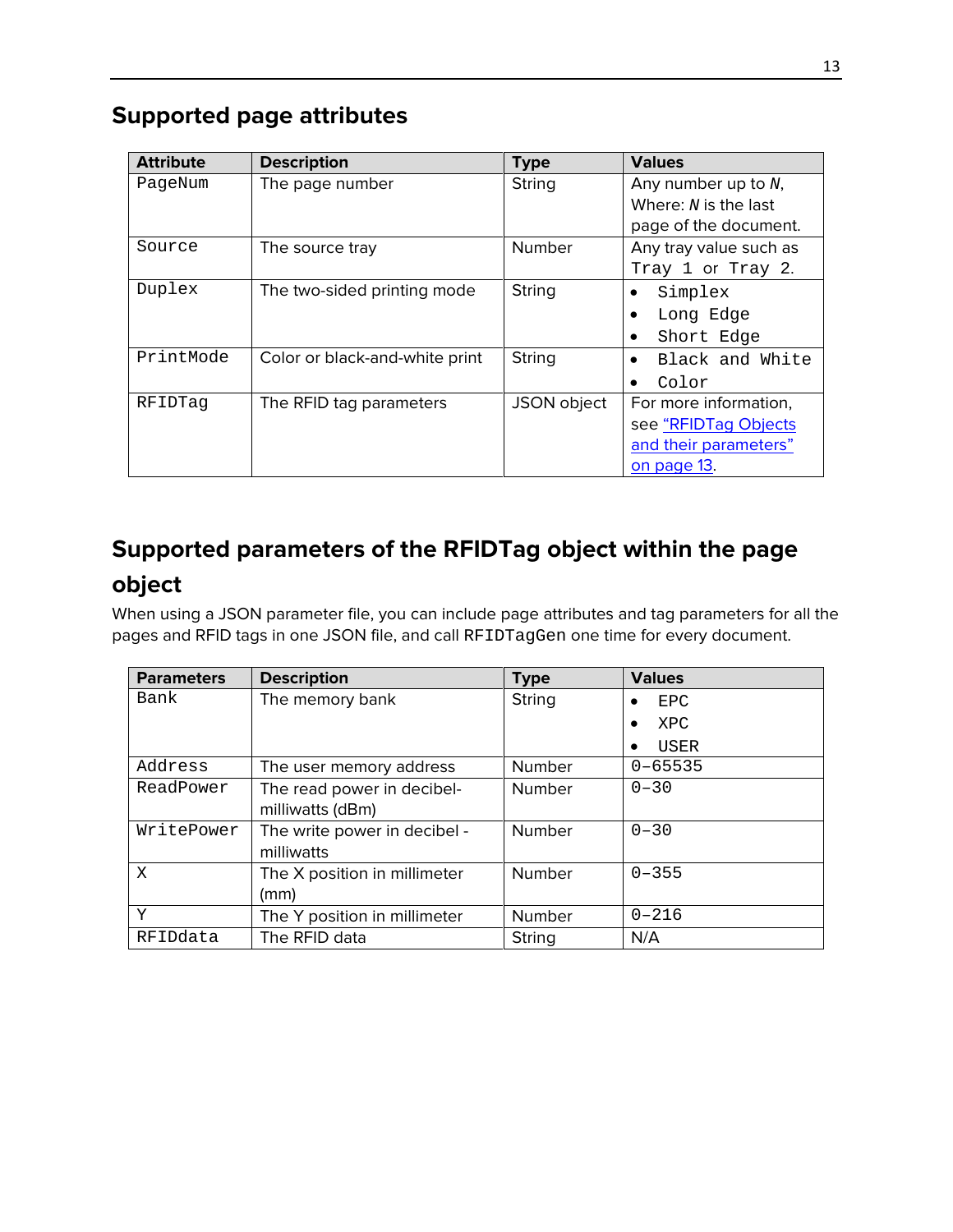### <span id="page-13-0"></span>**More examples**

#### **Example 1: Overwrite a PDF using default values for all parameters**

RFIDTagGen -w –i input.pdf -d RFID\_TagData Where:

- The default parameters are used.
- Input.pdf is overwritten with the changes.

#### **Example 2: Write a PDF to a separate file using default values for all parameters except data**

RFIDTagGen –i input.pdf -o output.pdf -d RFID\_TagData Where:

- The default parameters are used.
- The data is specified on the command line.
- The changes are written to output.pdf.

#### **Example 3: Write a 4-byte string to address 0x20 user memory, with the tag positioned at X=25mm Y=108mm, and a write power setting of 22dBm on the third page of the document. Pick media from tray 3.**

```
RFIDTagGen -i input.pdf -o output.pdf -d ABCD -b USER -l 4 -a 20 -wp 
22 –xpos 25 -ypos 108 -page 3 -source 3
```
Where:

- The parameters and data are specified on the command line.
- The change is written to output.pdf.

#### **Example 4: Write an RFID tag to both pages 2 and 3 of a document.**

```
RFIDTagGen -w -i input.pdf -d RFID_TagData -b EPC -xpos 25 -ypos 108 
-page 2 -source 3
RFIDTagGen -w -i input.pdf -d More_TagData -b EPC -xpos 25 -ypos 108 
-page 3 -source 3
```
Where:

- The parameters and data are specified on the command line.
- The RFIDTagGen is called one time for each tag that is added.
- Input.pdf is overwritten with the changes.

## **Example 5: Overwrite a PDF using parameters and data specified in a JSON file.**

Use any of the following codes:

- RFIDTagGen -w -i input.pdf -jf parameters.json
- RFIDTagGen -i input.pdf -o output.pdf -jf parameters.json

• RFIDTagGen -w -i input.pdf -jf parameters.json -d RFID\_Tagdata Where:

- The parameters are specified in the JSON file.
- The data in the JSON file is overridden with the data specified on the command line.
- Input.pdf is overwritten with the changes.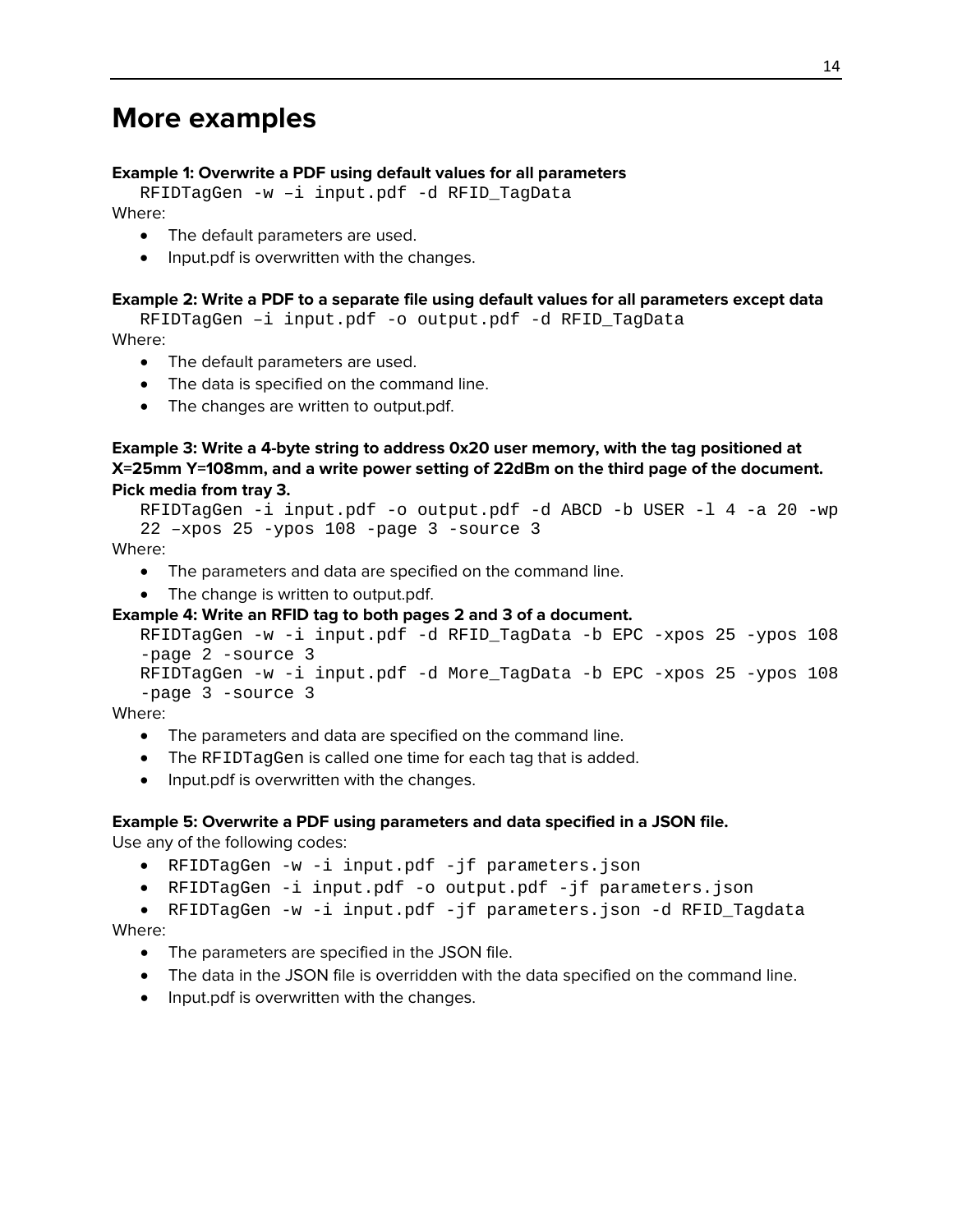## <span id="page-14-0"></span>**Notices**

December 2017

**The following paragraph does not apply to any country where such provisions are inconsistent with local law:** LEXMARK INTERNATIONAL, INC., PROVIDES THIS PUBLICATION "AS IS" WITHOUT WARRANTY OF ANY KIND, EITHER EXPRESS OR IMPLIED, INCLUDING, BUT NOT LIMITED TO, THE IMPLIED WARRANTIES OF MERCHANTABILITY OR FITNESS FOR A PARTICULAR PURPOSE. Some states do not allow disclaimer of express or implied warranties in certain transactions; therefore, this statement may not apply to you.

This publication could include technical inaccuracies or typographical errors. Changes are periodically made to the information herein; these changes will be incorporated in later editions. Improvements or changes in the products or the programs described may be made at any time.

References in this publication to products, programs, or services do not imply that the manufacturer intends to make these available in all countries in which it operates. Any reference to a product, program, or service is not intended to state or imply that only that product, program, or service may be used. Any functionally equivalent product, program, or service that does not infringe any existing intellectual property right may be used instead. Evaluation and verification of operation in conjunction with other products, programs, or services, except those expressly designated by the manufacturer, are the user's responsibility.

For Lexmark technical support, visit [http://support.lexmark.com.](http://support.lexmark.com/)

For information on supplies and downloads, visit [www.lexmark.com.](http://www.lexmark.com/)

#### **© 2017 Lexmark International, Inc.**

**All rights reserved.**

### **GOVERNMENT END USERS**

The Software Program and any related documentation are "Commercial Items," as that term is defined in 48 C.F.R. 2.101, "Computer Software" and "Commercial Computer Software Documentation," as such terms are used in 48 C.F.R. 12.212 or 48 C.F.R. 227.7202, as applicable. Consistent with 48 C.F.R. 12.212 or 48 C.F.R. 227.7202-1 through 227.7207-4, as applicable, the Commercial Computer Software and Commercial Software Documentation are licensed to the U.S. Government end users (a) only as Commercial Items and (b) with only those rights as are granted to all other end users pursuant to the terms and conditions herein.

#### **Trademarks**

Lexmark and the Lexmark logo are trademarks or registered trademarks of Lexmark International, Inc. in the United States and/or other countries.

PCL® is a registered trademark of the Hewlett-Packard Company. PCL is Hewlett-Packard Company's designation of a set of printer commands (language) and functions included in its printer products. This printer is intended to be compatible with the PCL language. This means the